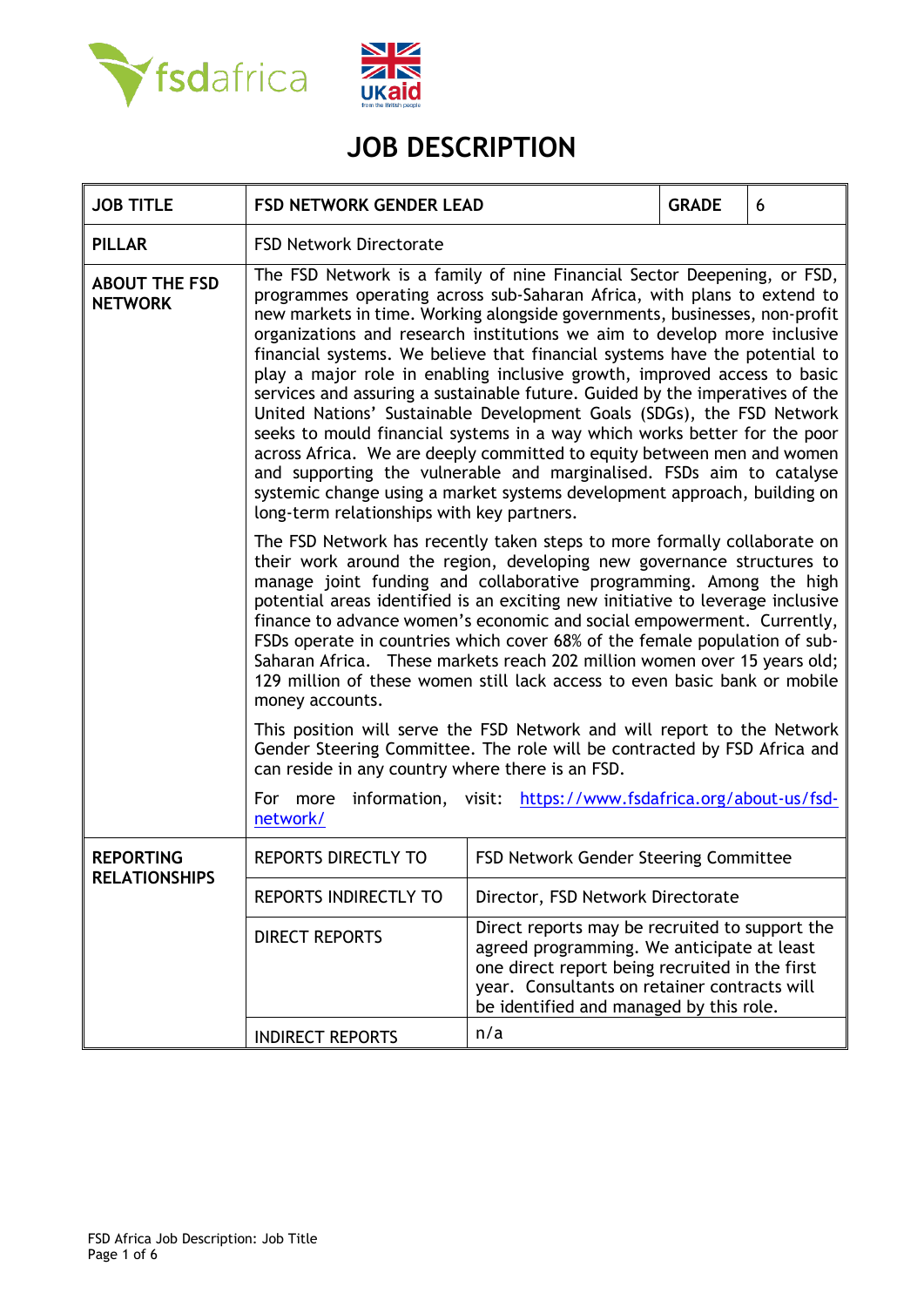| <b>JOB PURPOSE</b> | The Network Gender Lead will provide leadership for the Network's bold<br>initiative to transform their approach to gender in FSD markets and make<br>significant strides towards leveraging finance for gender equity and women's<br>economic empowerment. The Lead will bring strategic vision and energy to<br>this work, mobilizing Network members to deepen their understanding of<br>gender issues, engage their partners in learning, and develop and undertake<br>ambitious projects with the potential for transformative impact. S/he will<br>provide the Network Gender Steering Committee with advice on the strategic<br>direction of the overall programme and on specific activities that ought to<br>receive funding and technical support. |  |  |
|--------------------|--------------------------------------------------------------------------------------------------------------------------------------------------------------------------------------------------------------------------------------------------------------------------------------------------------------------------------------------------------------------------------------------------------------------------------------------------------------------------------------------------------------------------------------------------------------------------------------------------------------------------------------------------------------------------------------------------------------------------------------------------------------|--|--|
|                    | This initiative has seed funding from the Network and is expected to receive<br>additional support from other donors.                                                                                                                                                                                                                                                                                                                                                                                                                                                                                                                                                                                                                                        |  |  |
|                    | Key goals for the role include:                                                                                                                                                                                                                                                                                                                                                                                                                                                                                                                                                                                                                                                                                                                              |  |  |
|                    | Articulating a vision and guiding the implementation of a strategically<br>effective programme to position gender equity at the heart of FSDs' work                                                                                                                                                                                                                                                                                                                                                                                                                                                                                                                                                                                                          |  |  |
|                    | Leading Network members and their teams on a journey of systemic<br>$\bullet$<br>gender analysis of finance and its links to the real economy in each<br>member country in year one                                                                                                                                                                                                                                                                                                                                                                                                                                                                                                                                                                          |  |  |
|                    | Building a strong pool of research, strategy and other consulting<br>$\bullet$<br>expertise to support Network members in developing programming with<br>real impact on gender equity while they strengthen in-house knowledge<br>and expertise                                                                                                                                                                                                                                                                                                                                                                                                                                                                                                              |  |  |
|                    | Leading FSD institutional assessments to understand the current situation<br>regarding gender programming, with a view to increasing effectiveness<br>through learning, capacity building and project-based activities                                                                                                                                                                                                                                                                                                                                                                                                                                                                                                                                       |  |  |
|                    | Developing a Network-wide learning agenda to guide experimentation<br>around programming that unlocks new potential for women's economic<br>empowerment                                                                                                                                                                                                                                                                                                                                                                                                                                                                                                                                                                                                      |  |  |
|                    | Working with Network members to develop relevant gender initiatives<br>that advance the Network gender learning agenda                                                                                                                                                                                                                                                                                                                                                                                                                                                                                                                                                                                                                                       |  |  |
|                    | Supporting Network members to build their own (and their partners')<br>capacities to meaningfully enable gender equity in their work and<br>institutional practices                                                                                                                                                                                                                                                                                                                                                                                                                                                                                                                                                                                          |  |  |
|                    | Leading the Network on knowledge management and sharing in gender<br>equity in inclusive finance from the initiative                                                                                                                                                                                                                                                                                                                                                                                                                                                                                                                                                                                                                                         |  |  |
|                    | Deepening Network partnerships with and among key funders and<br>partners                                                                                                                                                                                                                                                                                                                                                                                                                                                                                                                                                                                                                                                                                    |  |  |
|                    | Helping the Network develop a strong, grounded voice in regional and<br>global forums on advancing women's economic empowerment                                                                                                                                                                                                                                                                                                                                                                                                                                                                                                                                                                                                                              |  |  |

## **KEY RESPONSIBILITIES AND ROLE REQUIREMENTS**

### **1. Thought Leadership**

Provide bold and visionary leadership on inclusive finance for women for the FSD Network:

• Stay abreast of market developments and trends on inclusive finance for women issues to determine their impact on the FSD Network strategy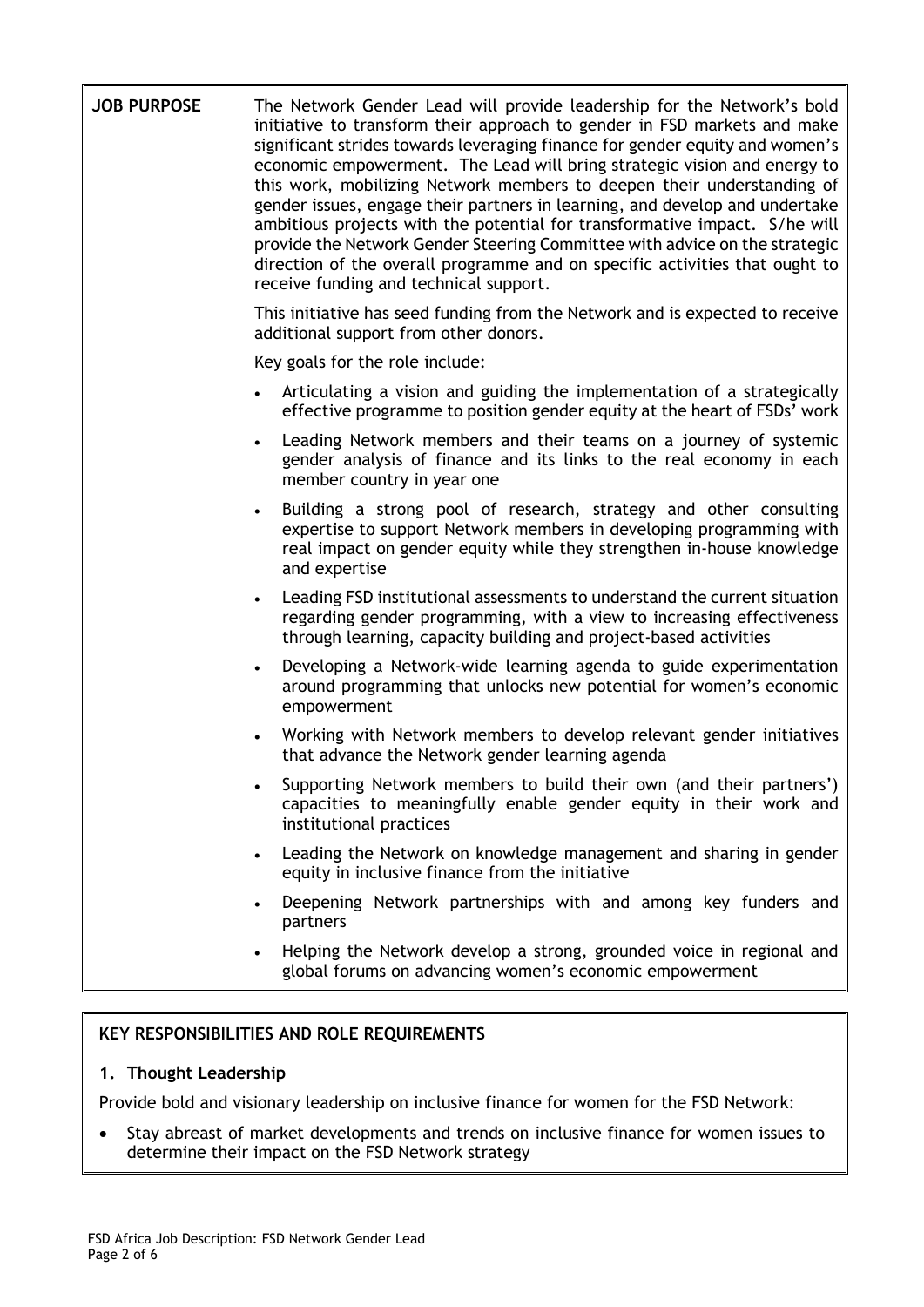- Maintain regular dialogue and alliances with existing and emerging key institutions and experts within the field in SSA to understand and progress strategic priorities and opportunities for engagement and partnership
- Create opportunities to learn from all aspects of the Network's work and contribute to shaping strategies and interventions in relevant areas
- Manage/contribute to research initiatives that build deeper understanding on inclusive finance for women and girls and the viability of potential interventions
- Contribute to deeper analysis of existing and FSD Network data centred around common research questions, segmentation and the production of gender disaggregated data
- Serve as a focal point on inclusive finance for women build the case, build capacity, keep track of progress, act as overall champion across the Network

## **2. Strategy**

Lead the development of the Network learning agenda and collaborative programme strategy on inclusive finance for women, aiming to maximise the extent to which women are able to benefit from, and contribute to, SSA financial systems and broader economic development:

- Lead the Network Gender Steering Committee in the development of a gender equity strategy and work plan, incorporating programme-wide mainstreaming as well as targeted interventions where relevant
- Provide strategic advisory support to FSDs in the development of their gender equity strategies, work plans and measurement and results management (MRM) frameworks
- Support the mainstreaming of gender equity within Network member work-streams, advising and supporting management and staff on adjustments to existing portfolios and the inclusion of new interventions, as well as on the capacity building required to empower team members to achieve gender mainstreaming
- Work with the Network's MRM team to develop and incorporate appropriate genderbalanced indicators in the monitoring and reporting of individual programme outputs/outcomes
- Develop policies and guidelines that will support FSD teams to embrace gender equity and empowerment in internal operations as well as programming

### **3. Programme Design & Implementation**

Facilitate the design and implementation of a portfolio of impactful market-based interventions that enhance inclusive finance for women in the context of gender equity and are aligned to the Network's gender strategy, ensuring that the results anticipated are achieved:

- Develop and critique new intervention ideas across Network members, helping sharpen their own ideas and approaches
- Support Network members in ensuring that future programming and MRM frameworks sufficiently address gender equity; where appropriate, develop tools and approaches that guide the FSD Network and partners in good practice in programming that ensures that gender equity concerns and issues are addressed
- Help Network members conduct stakeholder analyses to identify suitable implementing partners for gender equity interventions and initiate and build relevant relationships
- Support the co-design of gender equity interventions with implementing partners and lead them through the application and on-boarding process; support FSDs to effectively implement and monitor these interventions within the defined parameters
- Manage the progress reporting of interventions, including reporting on the gender initiative and its agreed MRM targets and overall Network level reporting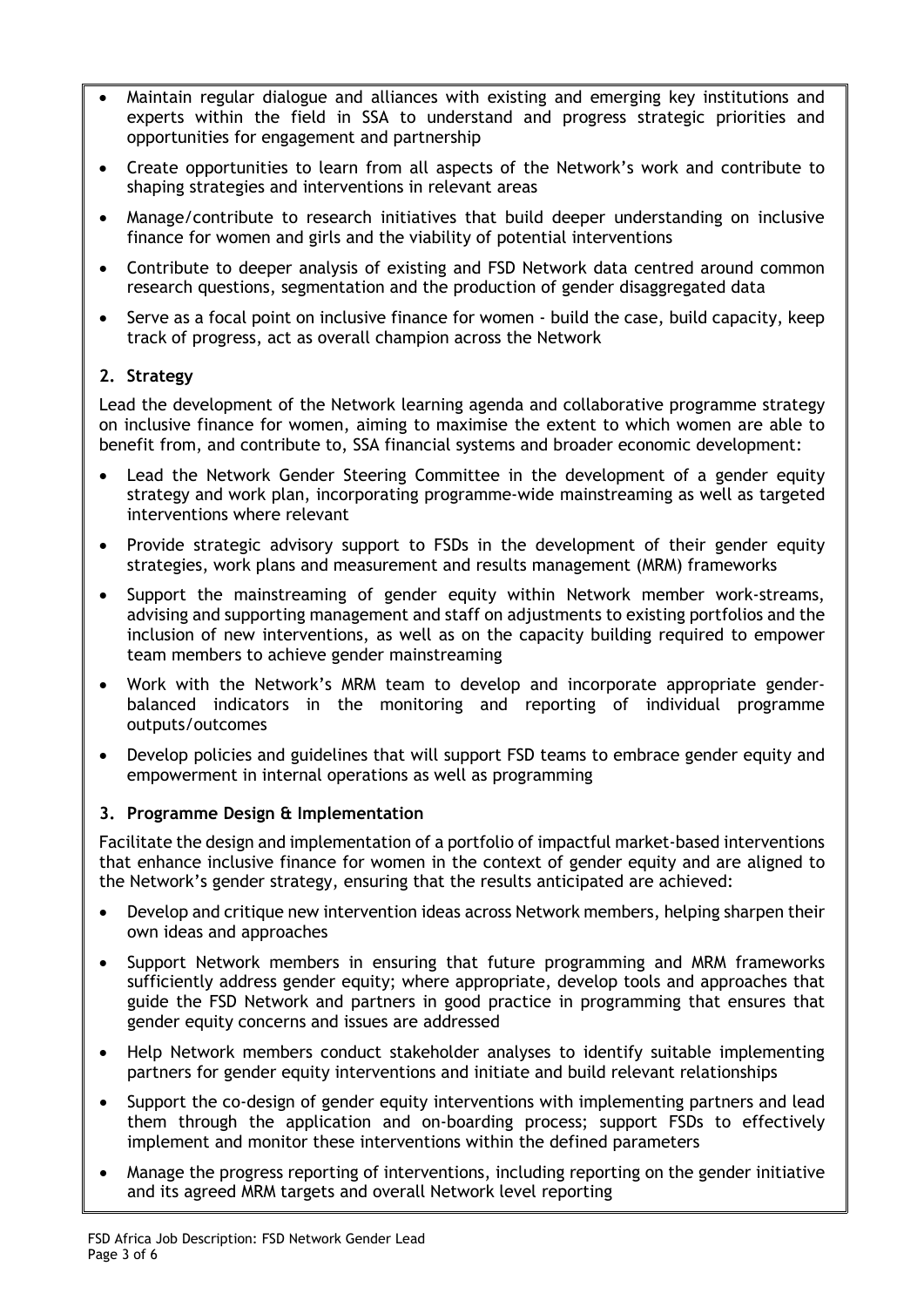• Manage the finances associated with the gender initiative, including developing work plans and budgets, securing co-funding as appropriate and liaising with implementing partners to ensure accountability requirements of funders are met

## **4. Influencing & Communicating for Impact**

Develop and oversee the implementation of effective influencing, advocacy and communication strategies that will support the achievement of gender-related goals and position the FSD Network as a leading voice on inclusive finance for women:

- Guide Network members through stakeholder mapping exercises and strategic engagement of local partners in research, programme design, MRM, and communications to build local capacity and influence on gender issues and equity;
- Lead Network level stakeholder mapping for regional and global influence and develop a communications/engagement plan that evolves with the Network's growing expertise
- Engage in advocacy for market systems change, building stakeholder awareness, helping to influence public and private policy at the highest level through dialogue and other communication platforms
- Ensure that lessons from the Network's gender work are shared impactfully within the Network and beyond
- Participate in networking events and—when appropriate—convene stakeholders in order build awareness and influence the thinking around inclusive finance for women

### **5. Team Coordination & Capacity Building**

Lead and coordinate teams of consultants, researchers, colleagues and other stakeholders to implement the Network's gender strategy and work plan effectively:

- Identify and on-board a pool of consultants, internal team members/champions and partners who will deliver against the initiative strategy, and manage them in a manner that supports quality delivery and collaboration across the Network and positive team spirit
- Motivate and excite Network member staff—regardless of role—to attempt ambitious work that incorporates women and men and their needs in deeper and more meaningful ways
- Monitor and review performance of consultants, internal team members/champions and partners, holding them accountable for meeting standards and achieving results
- Build the capacity of colleagues and partners to implement the gender strategy and through coaching, advice, and the provision of training
- Convene and support the FSD Network Gender Steering Committee and any relevant working groups established to help deliver on the initiative and convene related activities that build the capacity of the network on gender equity, brokering alliances and advising on gender equity strategies and work plans

**Carry out any other duties or special assignments as assigned by the Management**.

### **PERSON SPECIFICATIONS**

### **Qualifications and Education**

- A good quality bachelor's degree in a relevant subject (e.g. Gender, Finance, Development Studies) from a recognised learning institution
- A post-graduate qualification from a recognised learning institution in Gender or other relevant subject
- Fluent in written and spoken English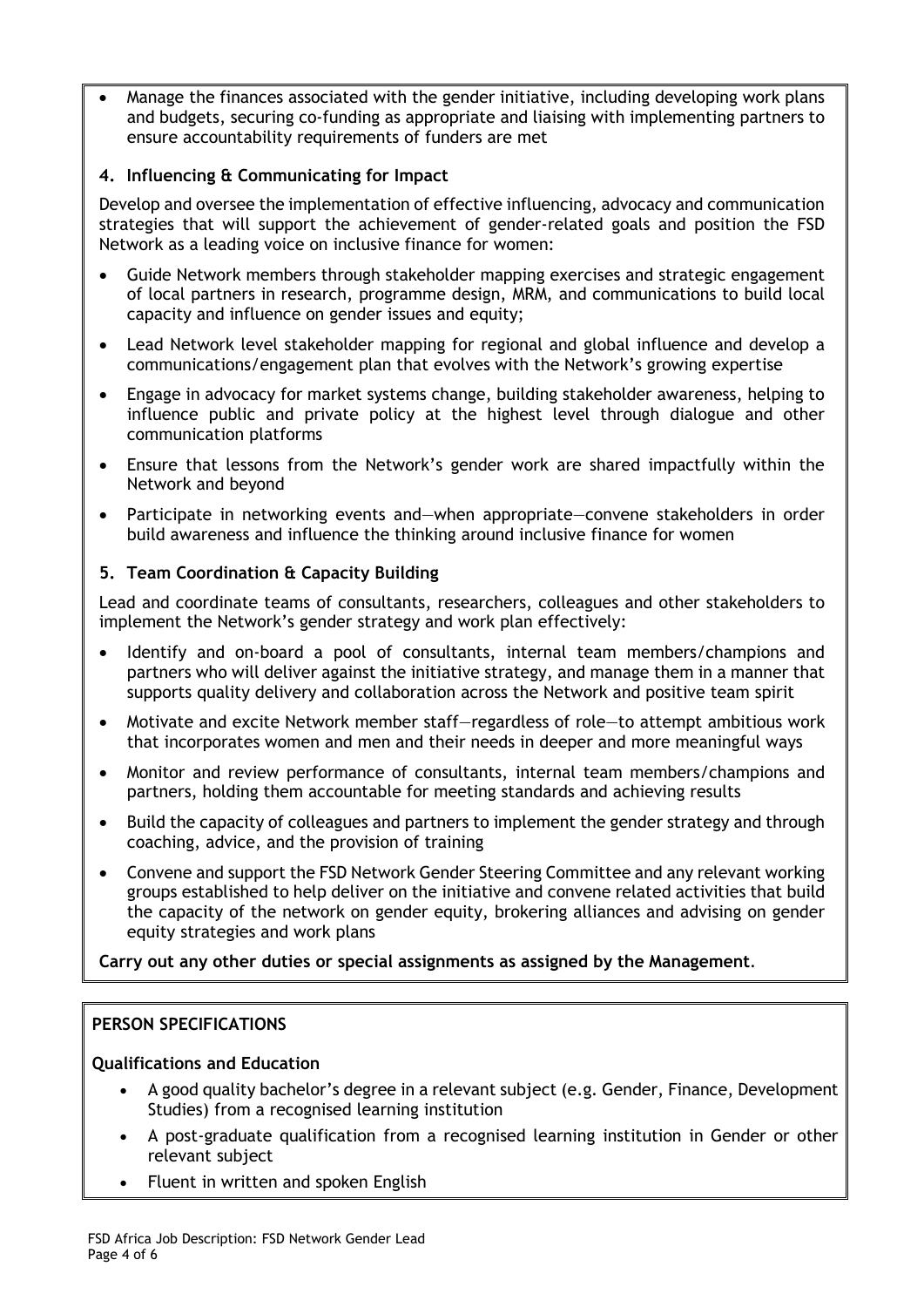#### **Essential Experience, Knowledge and Skills**

- Deep knowledge and understanding of inclusive finance and financial sector development, and of the market systems approach
- Significant knowledge and experience in inclusive finance and economic empowerment for women, and a willingness to play a leading role in designing and realising a strategy aligned with these objectives for the FSD Network
- More than fifteen years of working experience in a relevant environment across multiple countries and institutions, including at least five in Africa
- Evidence of acting as a leading voice in the field (e.g. conferences engagements, publications)
- Familiarity with various African contexts with regard to gender and major African stakeholders in the field
- Significant experience in establishing and maintaining collaborative and trusted relationships with implementing partners, donors, private sector players and government counterparts
- Significant demonstrated track record of rigorous project management skills, experience and achievement of results
- Demonstrated skills in managing budgets, managing risk and ensuring value for money
- Experience with managing and reporting on complex donor-funded projects
- Experience in overseeing research and analysis on gender-related issues and communicating findings succinctly and clearly

#### **Desirable**

- Experience of working in a multi-cultural environment
- Languages: Portuguese, French, local African languages

| <b>COMPETENCIES</b>                  | Level 1<br><b>Foundation</b> | Level 2<br><b>Specialist</b> | Level 3<br>Leadership |
|--------------------------------------|------------------------------|------------------------------|-----------------------|
| Commitment & Drive for Results       |                              |                              |                       |
| Proactivity & Innovation             |                              |                              |                       |
| <b>Effective Resource Management</b> |                              |                              |                       |
| <b>Relationship Building</b>         |                              |                              |                       |
| Communication & Influencing          |                              |                              |                       |
| Thinking & Problem Analysis          |                              |                              |                       |
| Learning & Resourcefulness           |                              |                              |                       |

| <b>KEY RELATIONSHIPS</b>                                                                                                                                                                                                                                               |                                                                                                                                                                                                                                                                                                                                                                                                     |  |  |
|------------------------------------------------------------------------------------------------------------------------------------------------------------------------------------------------------------------------------------------------------------------------|-----------------------------------------------------------------------------------------------------------------------------------------------------------------------------------------------------------------------------------------------------------------------------------------------------------------------------------------------------------------------------------------------------|--|--|
| <b>Internal Relationships</b><br>FSD Network Gender Steering<br>Committee<br><b>FSD Network Taskforce and Council</b><br>Network member CEOs<br>Network member gender focal points<br>and other team members<br>Network staff<br>Project committees (management level) | <b>External Relationships</b><br>DFID financial sector and gender team<br>members<br>Other development agencies and funders<br>Government, policy and regulatory bodies (in<br>partnership with FSDs)<br>Decision-makers within financial institutions<br>$\bullet$<br>(in partnership with FSDs)<br>Implementing partners, researchers, and<br>$\bullet$<br>consultants (in partnership with FSDs) |  |  |